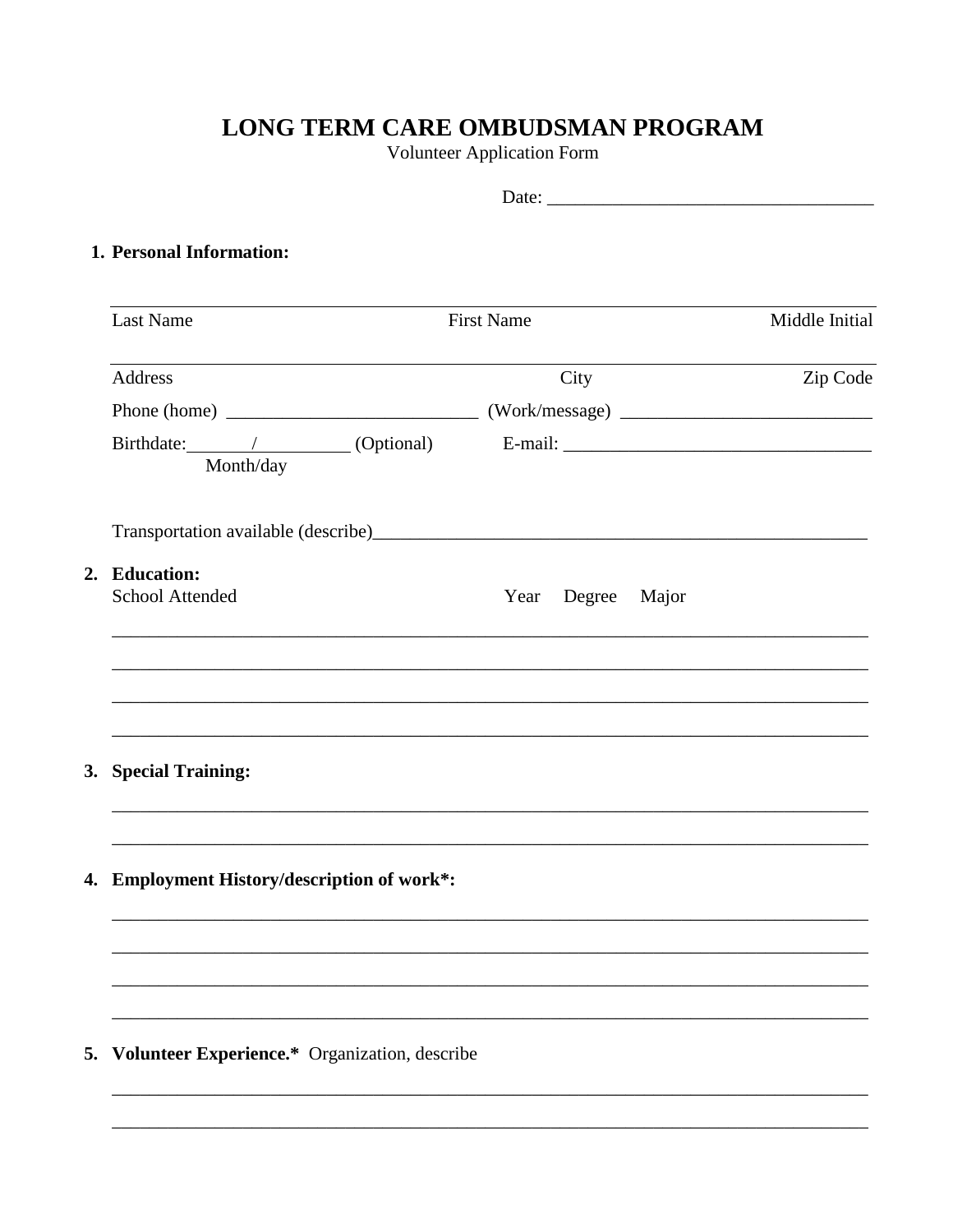|                                                                                    |                                                                                                      | 6. Have you worked in a long term care facility in any capacity in the last year? |  |         |                            |   |             |  |
|------------------------------------------------------------------------------------|------------------------------------------------------------------------------------------------------|-----------------------------------------------------------------------------------|--|---------|----------------------------|---|-------------|--|
|                                                                                    | Nursing Home Y N                                                                                     |                                                                                   |  |         | <b>Assisted Living</b>     | Y | $\mathbf N$ |  |
|                                                                                    | Boarding Home Y N                                                                                    |                                                                                   |  |         | Adult Family Home Y        |   | $\mathbf N$ |  |
|                                                                                    | Group Home Y N                                                                                       |                                                                                   |  |         | Congregate Care Facility Y |   | $\mathbf N$ |  |
|                                                                                    |                                                                                                      |                                                                                   |  |         |                            |   |             |  |
| *Please include a copy of resume if available.                                     |                                                                                                      |                                                                                   |  |         |                            |   |             |  |
|                                                                                    | 7. Do you speak a foreign language/identify with any cultural group: _______________________________ |                                                                                   |  |         |                            |   |             |  |
| Why do you want to be a volunteer Long Term Care Ombudsman?<br>8.                  |                                                                                                      |                                                                                   |  |         |                            |   |             |  |
|                                                                                    |                                                                                                      |                                                                                   |  |         |                            |   |             |  |
|                                                                                    |                                                                                                      |                                                                                   |  |         |                            |   |             |  |
|                                                                                    |                                                                                                      |                                                                                   |  |         |                            |   |             |  |
|                                                                                    |                                                                                                      |                                                                                   |  |         |                            |   |             |  |
|                                                                                    | 9. How did you learn of this volunteer opportunity:                                                  |                                                                                   |  |         |                            |   |             |  |
|                                                                                    | Newspaper: Presentation: Poster/Flier: Friend:                                                       |                                                                                   |  |         |                            |   |             |  |
|                                                                                    | Other: (describe)                                                                                    |                                                                                   |  |         |                            |   |             |  |
|                                                                                    | 10. Are you willing to devote four (4) hours to the volunteer ombudsman program plus the time        |                                                                                   |  |         |                            |   |             |  |
| 11. Are you willing to complete the required written reports? Yes _______ No______ |                                                                                                      |                                                                                   |  |         |                            |   |             |  |
|                                                                                    | 12. References: (Work or Personal) Please include full address and phone number.                     |                                                                                   |  |         |                            |   |             |  |
|                                                                                    |                                                                                                      | Name                                                                              |  | Address | Phone                      |   |             |  |
|                                                                                    |                                                                                                      |                                                                                   |  |         |                            |   |             |  |

Name Address Phone